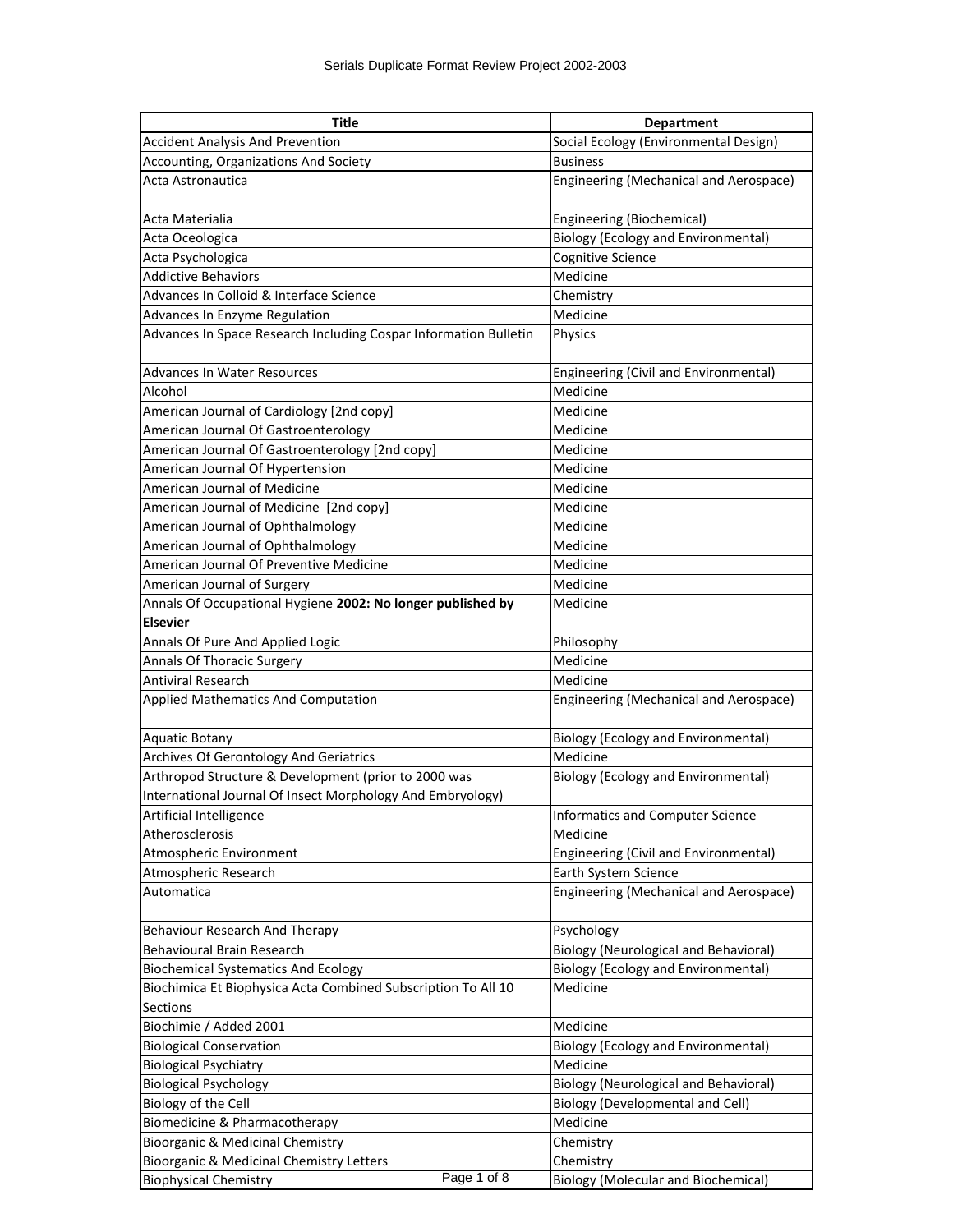| <b>Title</b>                                                     | <b>Department</b>                             |
|------------------------------------------------------------------|-----------------------------------------------|
| Bone                                                             | Medicine                                      |
| Brain Research Bulletin                                          | <b>Biology (Neurological and Behavioral)</b>  |
| Brain Research - Complete-                                       | Medicine                                      |
| British Journal of Obstetrics and Gynaecology (BJOG)             | Medicine                                      |
| <b>Bulletin des Sciences Mathematiques</b>                       | Mathematics                                   |
| Bulletin Of Latin American Research / Discontinued with 2001     | History                                       |
| <b>Business Horizons</b>                                         | <b>Business</b>                               |
| <b>Cancer Genetics And Cytogenetics</b>                          | Medicine                                      |
| <b>Cancer Letters</b>                                            | Medicine                                      |
| Carbohydrate Polymers                                            | Chemistry                                     |
| Carbohydrate Research                                            | Chemistry                                     |
| Cardiovascular Research / bundled with HEART                     | Medicine                                      |
| <b>Cellular Signalling</b>                                       | <b>Biology (Developmental and Cell)</b>       |
| <b>Chemical Engineering Science</b>                              | Engineering (Biochemical)                     |
| <b>Chemical Geology</b>                                          | Earth System Science                          |
| <b>Chemical Physics</b>                                          | Chemistry                                     |
| <b>Chemical Physics Letters</b>                                  | Chemistry                                     |
| Chemistry & Biology                                              | <b>Biology (Molecular and Biochemical)</b>    |
| Chemistry And Physics Of Lipids                                  | <b>Biology (Molecular and Biochemical)</b>    |
| Child Abuse & Neglect                                            | Psychology                                    |
| <b>Clinical Biochemistry</b>                                     | Medicine                                      |
| <b>Clinical Imaging</b>                                          | Medicine                                      |
| Clinical Neurology And Neurosurgery (International Edition)      | Medicine                                      |
| Clinical Neurophysiology (Formerly Electroencephalography &      | Medicine                                      |
| Clinical Neurophysiology. Now Incorporating Evoked Potentials    |                                               |
| section and Electromyography and Motor Control section)          |                                               |
| Clinical Psychology Review                                       | Medicine                                      |
| <b>Clinical Therapeutics</b>                                     | Medicine                                      |
| Cognition                                                        | Cognitive Science                             |
| Cognitive Development                                            | Cognitive Science                             |
| <b>Cognitive Science</b>                                         | Cognitive Science                             |
| Colloids And Surfaces A: Physicochemical And Engineering Aspects | Engineering (Civil and Environmental)         |
| <b>Combustion And Flame</b>                                      | <b>Engineering (Mechanical and Aerospace)</b> |
| <b>Communist And Post-Communist Studies</b>                      | <b>Political Science</b>                      |
| Comparative Biochemistry And Physiology Parts A,B & C Combined   | <b>Biology (Ecology and Environmental)</b>    |
| Subscription                                                     |                                               |
| Computer Aided Geometric Design                                  | Engineering (Mechanical and Aerospace)        |
| Computer Networks (was Computer Networks And Isdn Systems)       | Engineering (Electrical and Computer)         |
| Computers & Education                                            | Education                                     |
| Computers & Electrical Engineering                               | Engineering (Electrical and Computer)         |
| Computers & Graphics                                             | Informatics and Computer Science              |
| <b>Computers and Composition</b>                                 | English and Comparative Literature            |
| Computers In Biology And Medicine                                | Medicine                                      |
| Computers In Human Behavior                                      | <b>Informatics and Computer Science</b>       |
| <b>Continental Shelf Research</b>                                | Earth System Science                          |
| Contraception                                                    | Medicine                                      |
| <b>Current Biology</b>                                           | <b>Biology (Molecular and Biochemical)</b>    |
| Current Opinion in Cell Biology                                  | <b>Biology (Developmental and Cell)</b>       |
| Page 2 of 8<br>Current Opinion in Immunology                     | <b>Biology (Molecular and Biochemical)</b>    |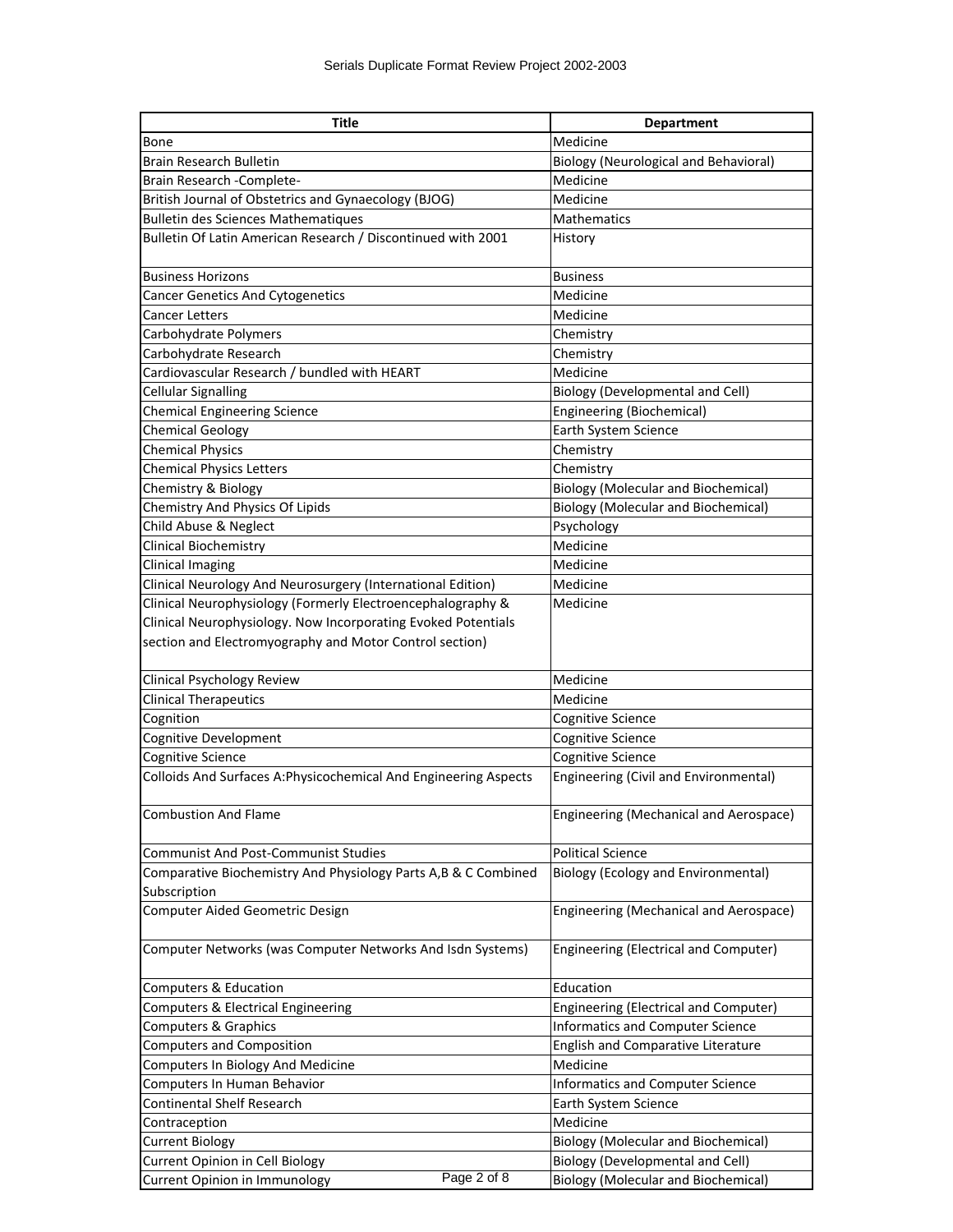| <b>Title</b>                                                       | <b>Department</b>                          |
|--------------------------------------------------------------------|--------------------------------------------|
| <b>Current Opinion in Neurobiology</b>                             | Medicine                                   |
| Current Opinion in Structural Biology                              | <b>Biology (Developmental and Cell)</b>    |
| <b>Current Surgery</b>                                             | Medicine                                   |
| <b>Current Therapeutic Research</b>                                | Medicine                                   |
| Cytokine & Growth Factor Reviews                                   | <b>Biology (Molecular and Biochemical)</b> |
| Data & Knowledge Engineering                                       | Engineering (Electrical and Computer)      |
| Deep Sea Research Parts I And II With Oceanographic Literature     | Engineering (Civil and Environmental)      |
| Review                                                             |                                            |
| Design Studies                                                     | <b>Art History</b>                         |
| Developmental & Comparative Immunology                             | Medicine                                   |
| <b>Diabetes Research And Clinical Practice</b>                     | Medicine                                   |
| <b>Discrete Applied Mathematics</b>                                | Informatics and Computer Science           |
| <b>Discrete Mathematics</b>                                        | Mathematics                                |
| Drug And Alcohol Dependence                                        | Medicine                                   |
| Early Childhood Research Quarterly                                 | Education                                  |
| Early Human Development                                            | Medicine                                   |
| <b>Earth Science Reviews</b>                                       | Earth System Science                       |
| <b>Economics Letters</b>                                           | Economics                                  |
| <b>Economics Of Education Review</b>                               | Education                                  |
| <b>Electoral Studies</b>                                           | <b>Political Science</b>                   |
| <b>Energy Economics</b>                                            | Economics                                  |
| <b>Engineering Fracture Mechanics</b>                              | Engineering (Mechanical and Aerospace)     |
| <b>English For Specific Purposes</b>                               | English and Comparative Literature         |
| Environmental And Experimental Botany                              | <b>Biology (Ecology and Environmental)</b> |
| Environmental Impact Assessment Review                             | Social Ecology (Environmental Design)      |
| <b>Environmental Pollution</b>                                     | <b>Biology (Ecology and Environmental)</b> |
| Epilepsy Research                                                  | Medicine                                   |
| European Economic Review                                           | Economics                                  |
| European Journal Of Cancer With Oral Oncology (Ejc Publications) - | Medicine                                   |
| <b>Combined Sub</b>                                                |                                            |
| European Journal Of Obstetrics & Gynecology And Reproductive       | Medicine                                   |
| Biology                                                            |                                            |
| European Journal Of Operational Research                           | <b>Business</b>                            |
| European Journal Of Pharmacology                                   | Medicine                                   |
| European Journal Of Political Economy                              | Economics                                  |
| European Journal Of Radiology                                      | Medicine                                   |
| European Polymer Journal                                           | Chemistry                                  |
| <b>Evolution And Human Behavior</b>                                | Cognitive Science                          |
| <b>Experimental Gerontology</b>                                    | Medicine                                   |
| <b>Experimental Hematology</b>                                     | Medicine                                   |
| <b>Febs Letters</b>                                                | Medicine                                   |
| Fems Microbiology -Combined-                                       | Medicine                                   |
| Fertility And Sterility                                            | Medicine                                   |
| <b>Food And Chemical Toxicology</b>                                | Medicine                                   |
| Free Radical Biology And Medicine                                  | Medicine                                   |
| Fuel                                                               | Engineering (Mechanical and Aerospace)     |
| <b>Future Generation Computer Systems</b>                          | Informatics and Computer Science           |
| <b>Futures</b>                                                     | <b>Business</b>                            |
| Gene                                                               | <b>Biology (Molecular and Biochemical)</b> |
| General Hospital Psychiatry                                        | Medicine                                   |
| Geochimica Et Cosmochimica Acta                                    | Earth System Science                       |
| Geoderma                                                           | Engineering (Civil and Environmental)      |
| Page 3 of 8<br>Government Information Quarterly                    | Government Information                     |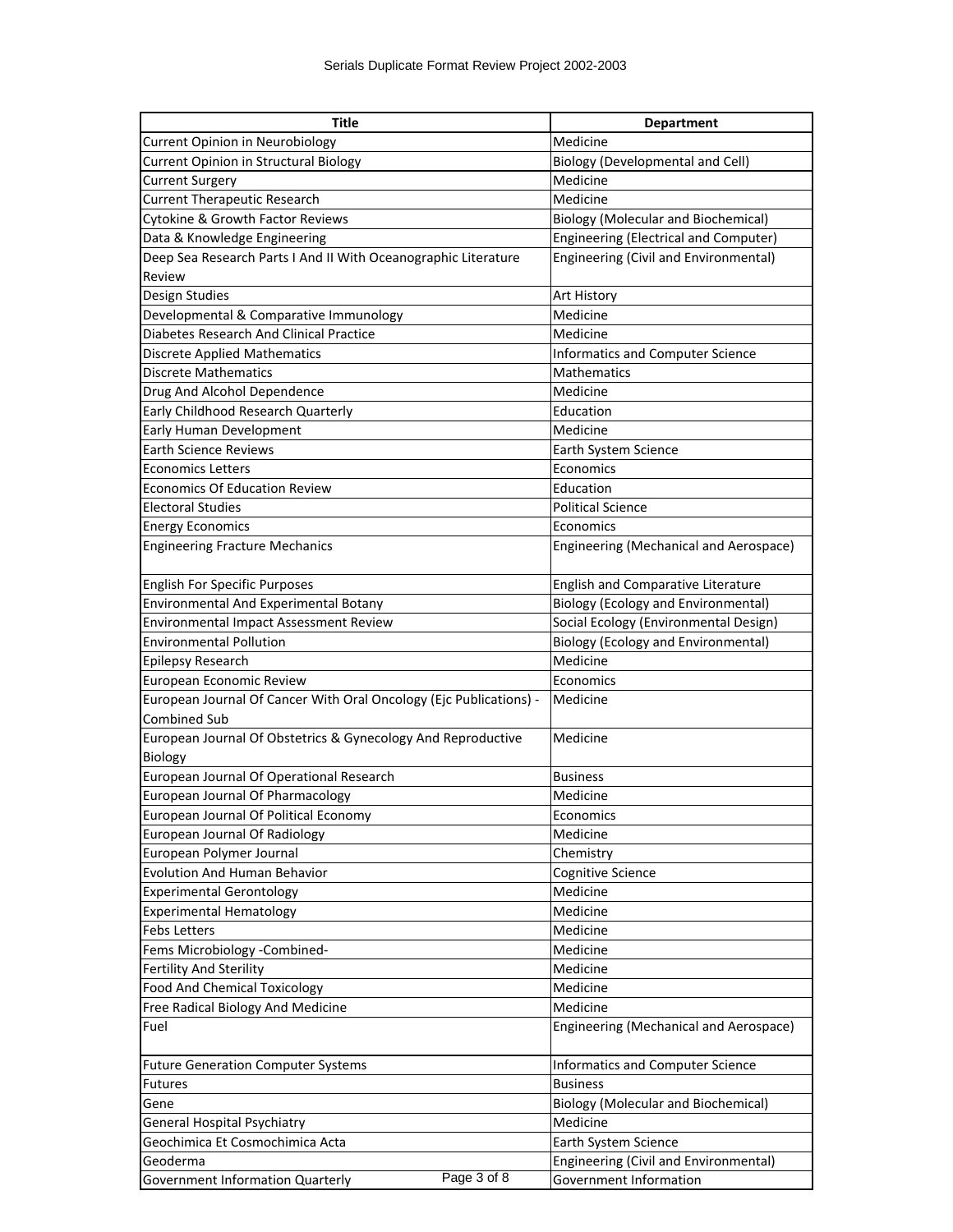| <b>Title</b>                                                       | <b>Department</b>                          |
|--------------------------------------------------------------------|--------------------------------------------|
| <b>Hearing Research</b>                                            | Medicine                                   |
| Human Immunology                                                   | Medicine                                   |
| Image And Vision Computing                                         | Engineering (Electrical and Computer)      |
| Immunology Letters                                                 | Medicine                                   |
| Infant Behavior and Development                                    | Psychology                                 |
| Information & Management                                           | <b>Business</b>                            |
| Information And Software Technology                                | <b>Informatics and Computer Science</b>    |
| Information Processing Letters                                     | Engineering (Electrical and Computer)      |
| Injury                                                             | Medicine                                   |
| Inorganica Chimica Acta                                            | Chemistry                                  |
| Insect Biochemistry And Molecular Biology With Journal Of Insect   | <b>Biology (Molecular and Biochemical)</b> |
| Physiology                                                         |                                            |
| Integration: The VLSI Journal                                      | Engineering (Electrical and Computer)      |
| Intelligence                                                       | Education                                  |
| <b>Intermetallics</b>                                              | Engineering (Biochemical)                  |
| International Communications In Heat & Mass Transfer With Int Jnl  | Engineering (Mechanical and Aerospace)     |
| Of Heat & Mass Transfer                                            |                                            |
| International Journal For Parasitology                             | <b>Biology (Molecular and Biochemical)</b> |
| International Journal Of Biochemistry & Cell Biology               | Medicine                                   |
| International Journal Of Cardiology                                | Medicine                                   |
| International Journal Of Developmental Neuroscience                | Medicine                                   |
| International Journal Of Educational Research With Learning And    | Education                                  |
| Instruction                                                        |                                            |
| International Journal Of Fatigue                                   | Engineering (Mechanical and Aerospace)     |
| International Journal Of Forecasting                               | Economics                                  |
| International Journal Of Gynecology And Obstetrics                 | Medicine                                   |
| International Journal Of Heat And Fluid Flow                       | Engineering (Mechanical and Aerospace)     |
| International Journal Of Industrial Organization                   | <b>Business</b>                            |
| International Journal Of Law And Psychiatry                        | Criminology, Law and Society               |
| International Journal Of Mass Spectrometry                         | Chemistry                                  |
| International Journal Of Medical Informatics (Formerly I J Of Bio- | Medicine                                   |
| Med Computing)                                                     |                                            |
| International Journal Of Multiphase Flow                           | Engineering (Mechanical and Aerospace)     |
| International Journal Of Pediatric Otorhinolaryngology             | Medicine                                   |
| International Journal Of Radiation Oncology Biology Physics        | Medicine                                   |
| Japan And The World Economy                                        | Economics                                  |
| Journal de Mathematiques Pures et Appliques                        | Mathematics                                |
| Journal of Academic Librarianship                                  | Library Science                            |
| Journal Of Accounting And Economics                                | <b>Business</b>                            |
| Journal Of Adolescent Health                                       | Medicine                                   |
| Journal Of Aerosol Science                                         | Chemistry                                  |
| Journal Of Affective Disorders                                     | Medicine                                   |
| Journal of Applied Developmental Psychology                        | Psychology                                 |
| Journal of Asian Economics                                         | Economics                                  |
| Journal Of Banking And Finance                                     | <b>Business</b>                            |
| Journal Of Behavior Therapy And Experimental Psychiatry            | Medicine                                   |
| Journal Of Biochemical And Biophysical Methods                     | <b>Biology (Molecular and Biochemical)</b> |
| Journal Of Bioscience And Bioengineering (Formerly Jnl Of          | Engineering (Biochemical)                  |
| Fermentation & Bioeng)                                             |                                            |
| Journal Of Biotechnology / Includes Reviews in Molecular           | Engineering (Biochemical)                  |
| Biotechnology                                                      |                                            |
| Page 4 of 8<br>Journal Of Business Research                        | <b>Business</b>                            |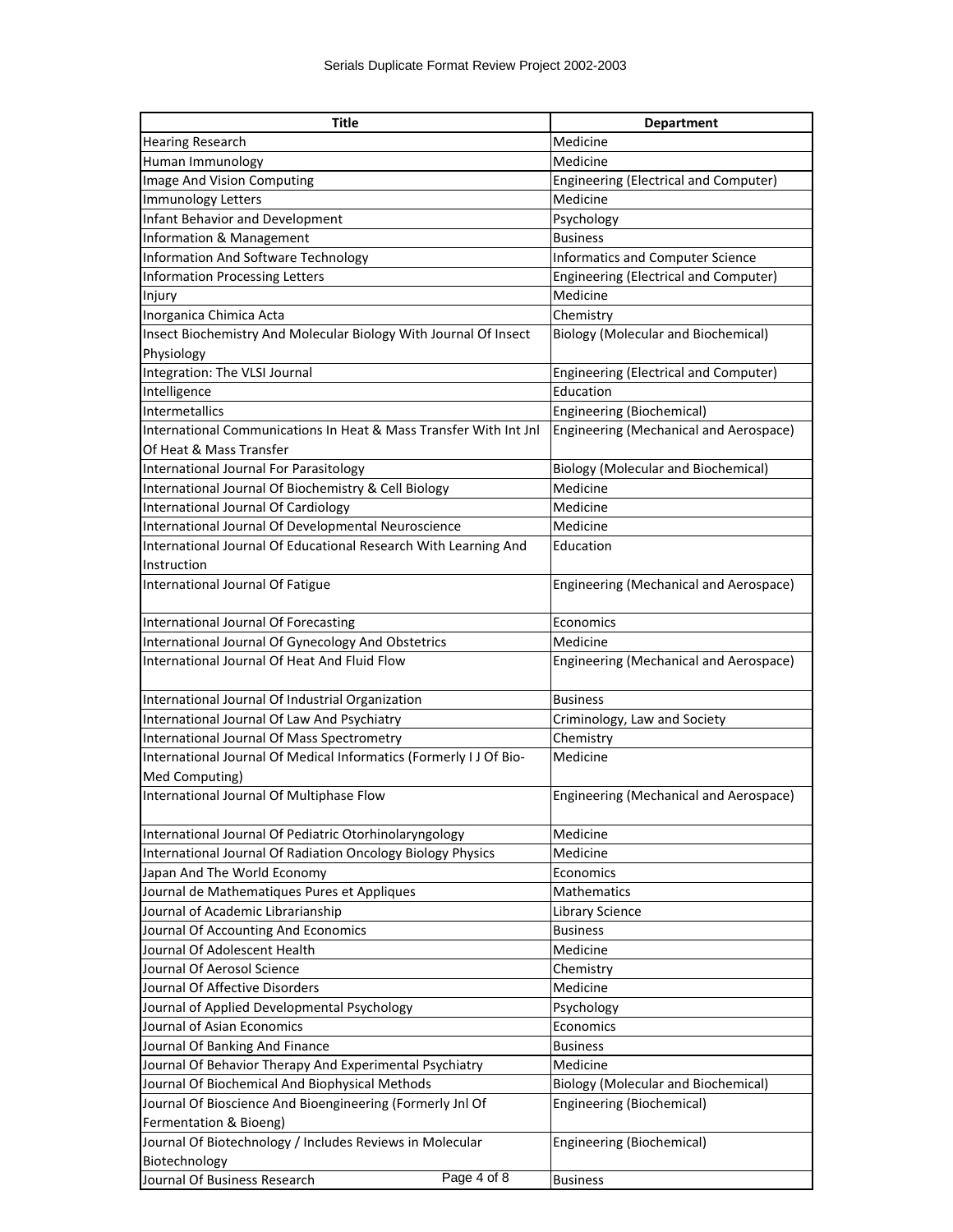| <b>Title</b>                                                    | <b>Department</b>                     |
|-----------------------------------------------------------------|---------------------------------------|
| Journal of Cataract and Refractive Surgery                      | Medicine                              |
| Journal Of Chemical Neuroanatomy                                | Medicine                              |
| Journal Of Clinical Epidemiology                                | Medicine                              |
| Journal Of Clinical Epidemiology [2nd copy]                     | Medicine                              |
| Journal Of Communication Disorders                              | Medicine                              |
| Journal Of Criminal Justice                                     | Criminology, Law and Society          |
| Journal Of Development Economics                                | Economics                             |
| Journal OF Econometrics                                         | Economics                             |
| Journal Of Economic Behavior & Organization                     | <b>Business</b>                       |
| Journal Of Economics And Business                               | <b>Business</b>                       |
| Journal Of Electroanalytical Chemistry With Bioelectrochemistry | Chemistry                             |
| And Bioenergetics                                               |                                       |
| Journal Of Emergency Medicine                                   | Medicine                              |
| Journal Of Ethnopharmacology                                    | Medicine                              |
| Journal Of Experimental Marine Biology And Ecology              | Earth System Science                  |
| Journal Of Financial Economics                                  | <b>Business</b>                       |
| Journal Of Geodynamics                                          | Earth System Science                  |
| Journal Of Government Information                               | <b>Library Science</b>                |
| Journal Of Health Economics                                     | Medicine                              |
| Journal of Heart & Lung Transplantation                         | Medicine                              |
| Journal of Hepatology                                           | Medicine                              |
| Journal Of Hydrology With Journal Of Contaminant Hydrology      | Engineering (Civil and Environmental) |
| <b>Combined Subscription</b>                                    |                                       |
| Journal Of Immunological Methods                                | Medicine                              |
| Journal Of International Economics                              | Economics                             |
| Journal Of International Money And Finance                      | <b>Business</b>                       |
| Journal of Management                                           | <b>Business</b>                       |
| Journal Of Medieval History                                     | History                               |
| Journal Of Membrane Science                                     | Engineering (Biochemical)             |
| Journal Of Midwifery & Women's health                           | Medicine                              |
| Journal Of Molecular Catalysis A:Chemical                       | Chemistry                             |
| Journal Of Molecular Structure With Journal Of Molecular        | Chemistry                             |
| Structure: Theochem                                             |                                       |
| Journal Of Monetary Economics With Carnegie Rochester Conf      | <b>Business</b>                       |
| Series On Public Policy                                         |                                       |
| Journal Of Neuroimmunology                                      | Medicine                              |
| Journal Of Neurolinguistics                                     | Linguistics                           |
| Journal Of Neuroscience Methods                                 | Medicine                              |
| Journal Of Non-Crystalline Solids                               | Engineering (Biochemical)             |
| Journal Of Operations Management                                | <b>Business</b>                       |
| Journal Of Organometallic Chemistry                             | Chemistry                             |
| Journal of Orthopaedic Research                                 | Medicine                              |
| Journal Of Pharmacological And Toxicological Methods            | Medicine                              |
| Journal Of Photochemistry And Photobiology Parts A, B and C     | Chemistry                             |
| Journal Of Physics And Chemistry Of Solids                      | Physics                               |
| Journal of Physiology-Paris                                     | Medicine                              |
| Journal Of Policy Modeling                                      | <b>Political Science</b>              |
| Journal Of Pragmatics                                           | Linguistics                           |
| Journal Of Product Innovation Management                        | <b>Business</b>                       |
| Journal Of Psychiatric Research                                 | Medicine                              |
| Journal Of Psychosomatic Research                               | Medicine                              |
| Journal Of Public Economics                                     | Economics                             |
| Journal Of Pure And Applied Algebra                             | Mathematics                           |
| Journal Of Reproductive Immunology<br>Page 5 of 8               | Medicine                              |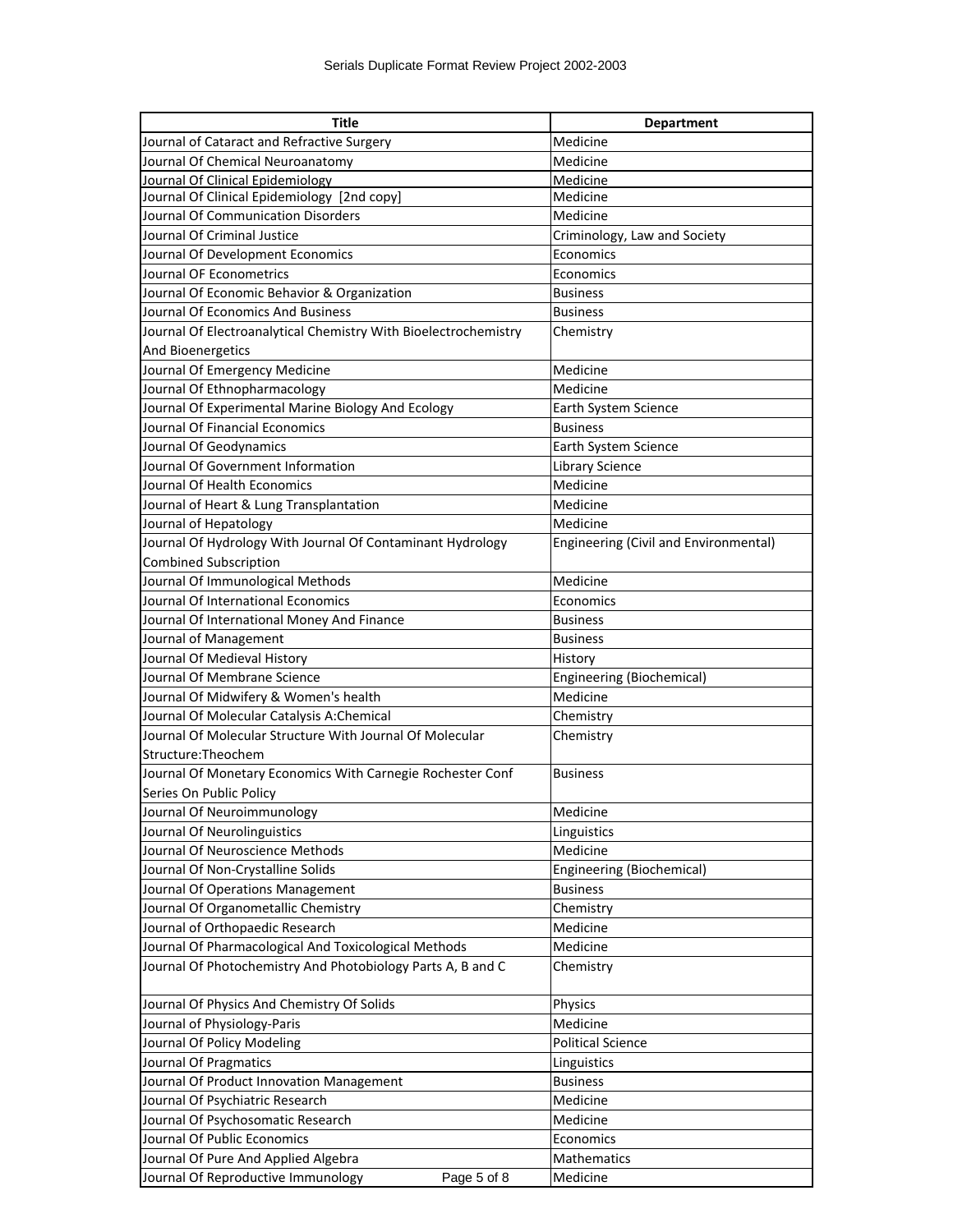| <b>Title</b>                                                      | <b>Department</b>                          |
|-------------------------------------------------------------------|--------------------------------------------|
| Journal Of School Psychology                                      | Education                                  |
| Journal of Second Language Writing                                | English and Comparative Literature         |
| Journal Of Socio-Economics                                        | Economics                                  |
| Journal Of Steroid Biochemistry And Molecular Biology             | Medicine                                   |
| Journal Of Substance Abuse Treatment                              | Medicine                                   |
| Journal Of Systems And Software                                   | Informatics and Computer Science           |
| Journal of the American College of Surgeons                       | Medicine                                   |
| Journal Of The Neurological Sciences                              | Medicine                                   |
| Journal Of Thermal Biology                                        | <b>Biology (Ecology and Environmental)</b> |
| Journal Of Virological Methods                                    | <b>Biology (Molecular and Biochemical)</b> |
| Journal of World Business                                         | <b>Business</b>                            |
| Lancet [2nd copy]                                                 | Medicine                                   |
| Landscape And Urban Planning                                      | Social Ecology (Environmental Design)      |
| Language & Communication                                          | Linguistics                                |
| Language Sciences                                                 | Linguistics                                |
| Leadership Quarterly                                              | <b>Business</b>                            |
| Leukemia Research                                                 | Medicine                                   |
| Library collections, acquisitions & technical services            | Library Science                            |
| Linear Algebra And Its Applications                               | <b>Mathematics</b>                         |
| Lingua                                                            | Linguistics                                |
| Long Range Planning                                               | <b>Business</b>                            |
| Magnetic Resonance Imaging                                        | Medicine                                   |
| <b>Marine Chemistry</b>                                           | Earth System Science                       |
| Marine Environmental Research                                     | Earth System Science                       |
| <b>Marine Geology</b>                                             | Earth System Science                       |
| <b>Materials Letters</b>                                          | Engineering (Biochemical)                  |
| Materials Science And Engineering A, B, C And R: Reports Combined | Engineering (Biochemical)                  |
| Subscription                                                      |                                            |
| <b>Mathematical Social Sciences</b>                               | Economics                                  |
| Mechanism And Machine Theory                                      | Engineering (Mechanical and Aerospace)     |
|                                                                   |                                            |
| Mechanisms Of Ageing And Development with Aging Research          | Medicine                                   |
| <b>Reviews</b>                                                    |                                            |
| Mechanisms Of Development                                         | <b>Biology (Developmental and Cell)</b>    |
| <b>Metal Powder Report</b>                                        | Engineering (Biochemical)                  |
| Microbes and Infection                                            | Medicine                                   |
| Molecular And Biochemical Parasitology                            | <b>Biology (Molecular and Biochemical)</b> |
| Molecular And Cellular Endocrinology                              | Medicine                                   |
| Molecular Immunology                                              | Medicine                                   |
| <b>Neural Networks</b>                                            | Engineering (Electrical and Computer)      |
| Neurobiology Of Aging                                             | Medicine                                   |
| Neurochemistry International                                      | Medicine                                   |
| Neuropsychologia                                                  | <b>Biology (Developmental and Cell)</b>    |
| Neuroscience                                                      | Medicine                                   |
| Neuroscience & Biobehavioral Reviews                              | Medicine                                   |
| Neuroscience Letters                                              | Medicine                                   |
| Neuroscience Research                                             | Medicine                                   |
| NeuroToxicology                                                   | Medicine                                   |
| Neurotoxicology And Teratology                                    | Medicine                                   |
| New Astronomy Reviews (Formerly Vistas In Astronomy)              | Physics                                    |
| Nonlinear Analysis                                                | Mathematics                                |
| Nuclear Instruments And Methods In Physics Research A And B       | Physics                                    |
| <b>Combined Sub</b>                                               |                                            |
| Nuclear Physics A And B And B: Proceedings Supplements Combined   | Physics                                    |
| Page 6 of 8<br>Subscription                                       |                                            |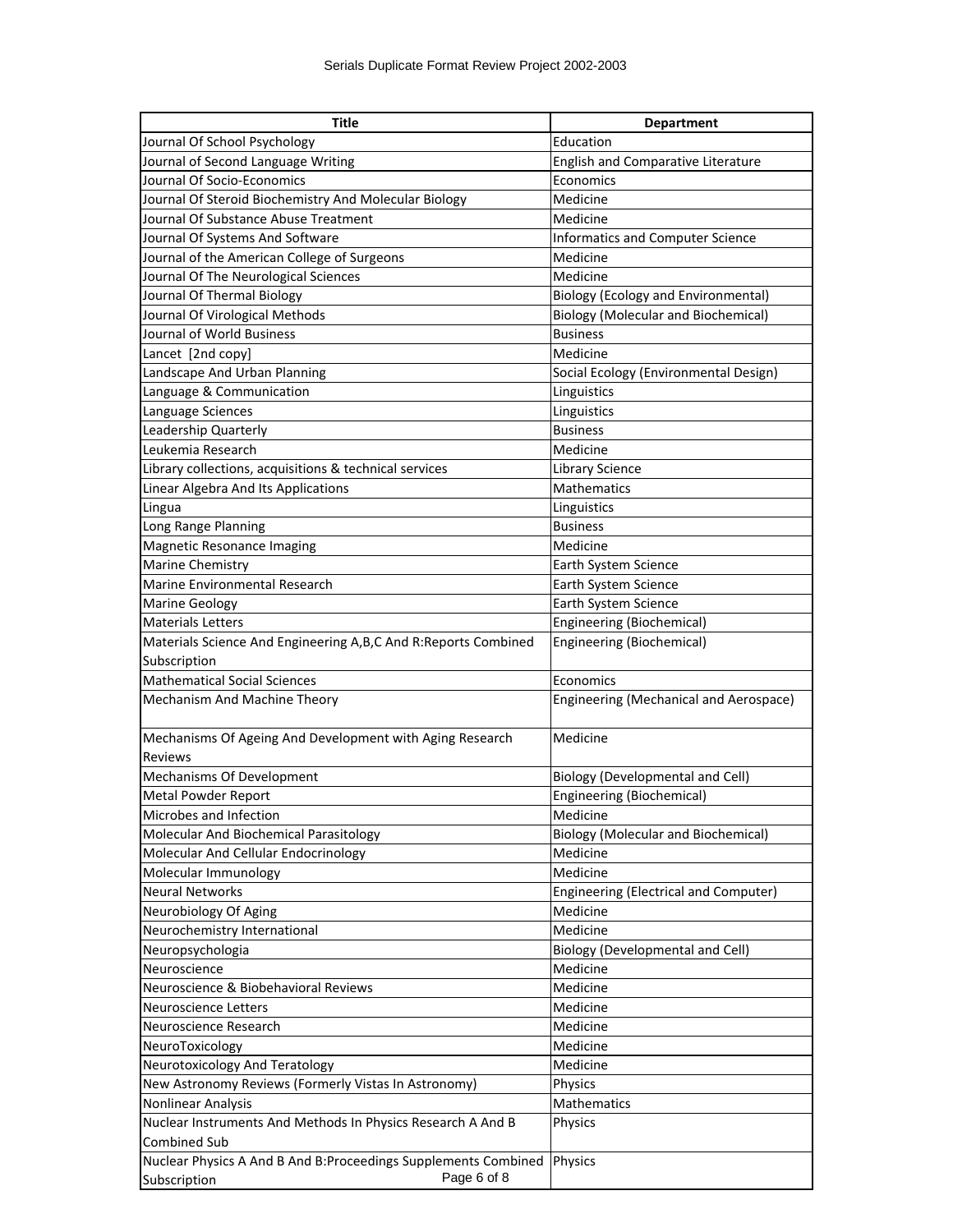| <b>Title</b>                                                 | <b>Department</b>                            |
|--------------------------------------------------------------|----------------------------------------------|
| Obstetrics & Gynecology                                      | Medicine                                     |
| Omega                                                        | <b>Business</b>                              |
| <b>Operations Research Letters</b>                           | <b>Informatics and Computer Science</b>      |
| Ophthalmology                                                | Medicine                                     |
| <b>Optics Communications</b>                                 | Physics                                      |
| Orbis                                                        | <b>Political Science</b>                     |
| <b>Organizational Dynamics</b>                               | <b>Business</b>                              |
| Pain                                                         | Medicine                                     |
| <b>Parallel Computing</b>                                    | Informatics and Computer Science             |
| Pattern Recognition                                          | Engineering (Electrical and Computer)        |
| <b>Pattern Recognition Letters</b>                           | Engineering (Electrical and Computer)        |
| Pharmacology & Therapeutics                                  | Medicine                                     |
| Physics and Chemistry of The Earth, Parts A, B and C         | Earth System Science                         |
| Physics Letters A and B With Physics Reports                 | Physics                                      |
| Physiology & Behavior                                        | <b>Biology (Ecology and Environmental)</b>   |
| Phytochemistry                                               | <b>Biology (Developmental and Cell)</b>      |
| Planetary And Space Science                                  | Physics                                      |
| Plant Physiology and Biochemistry                            | <b>Biology (Ecology and Environmental)</b>   |
| <b>Plant Science</b>                                         | <b>Biology (Ecology and Environmental)</b>   |
| Poetics                                                      | English and Comparative Literature           |
| Polyhedron                                                   | Chemistry                                    |
| Progress In Biophysics & Molecular Biology                   | Medicine                                     |
| Progress In Energy And Combustion Science                    | Engineering (Mechanical and Aerospace)       |
|                                                              |                                              |
| Progress In Neurobiology                                     | <b>Biology (Neurological and Behavioral)</b> |
| Progress In Neuro-Psychopharmacology & Biological Psychiatry | Medicine                                     |
|                                                              |                                              |
| Progress In Particle And Nuclear Physics                     | Physics                                      |
| Progress In Polymer Science                                  | Chemistry                                    |
| Progress In Solid State Chemistry                            | Chemistry                                    |
| Progress In Surface Science                                  | Chemistry                                    |
| Prostaglandins & Other Lipid Mediators                       | Medicine                                     |
| Psychiatry Research Including Neuroimaging Section           | Medicine                                     |
| Psychoneuroendocrinology                                     | <b>Biology (Neurological and Behavioral)</b> |
| Quarterly Review of Economics and Finance                    | Economics                                    |
| Quaternary Science Reviews                                   | Earth System Science                         |
| <b>Reactive And Functional Polymers</b>                      | Chemistry                                    |
| Regional Science And Urban Economics                         | Social Ecology (Urban Planning)              |
| Research in Microbiology                                     | Medicine                                     |
| <b>Research Strategies</b>                                   | Library Science                              |
| Respiratory Physiology And Neurobiology                      | Medicine                                     |
| <b>Review of Radical Political Economics</b>                 | Economics                                    |
| Scripta Materialia                                           | Engineering (Biochemical)                    |
| Serials Review                                               | <b>Library Science</b>                       |
| <b>Signal Processing</b>                                     | Engineering (Electrical and Computer)        |
| Social Science & Medicine                                    | Anthropology                                 |
| Socio-Economic Planning Sciences                             | Social Ecology (Urban Planning)              |
| Soil Biology & Biochemistry                                  | Social Ecology (Environmental Design)        |
| Solid State Communications                                   | Physics                                      |
| Solid-State Electronics                                      | Engineering (Electrical and Computer)        |
| Spectrochimica Acta Part A: Molecular And Biomolecular       | Chemistry                                    |
| Spectroscopy                                                 |                                              |
| Spectrochimica Acta Part B: Atomic Spectroscopy              | Chemistry                                    |
| <b>Steroids</b>                                              | Medicine                                     |
| Page 7 of 8<br>Structure                                     | <b>Biology (Developmental and Cell)</b>      |